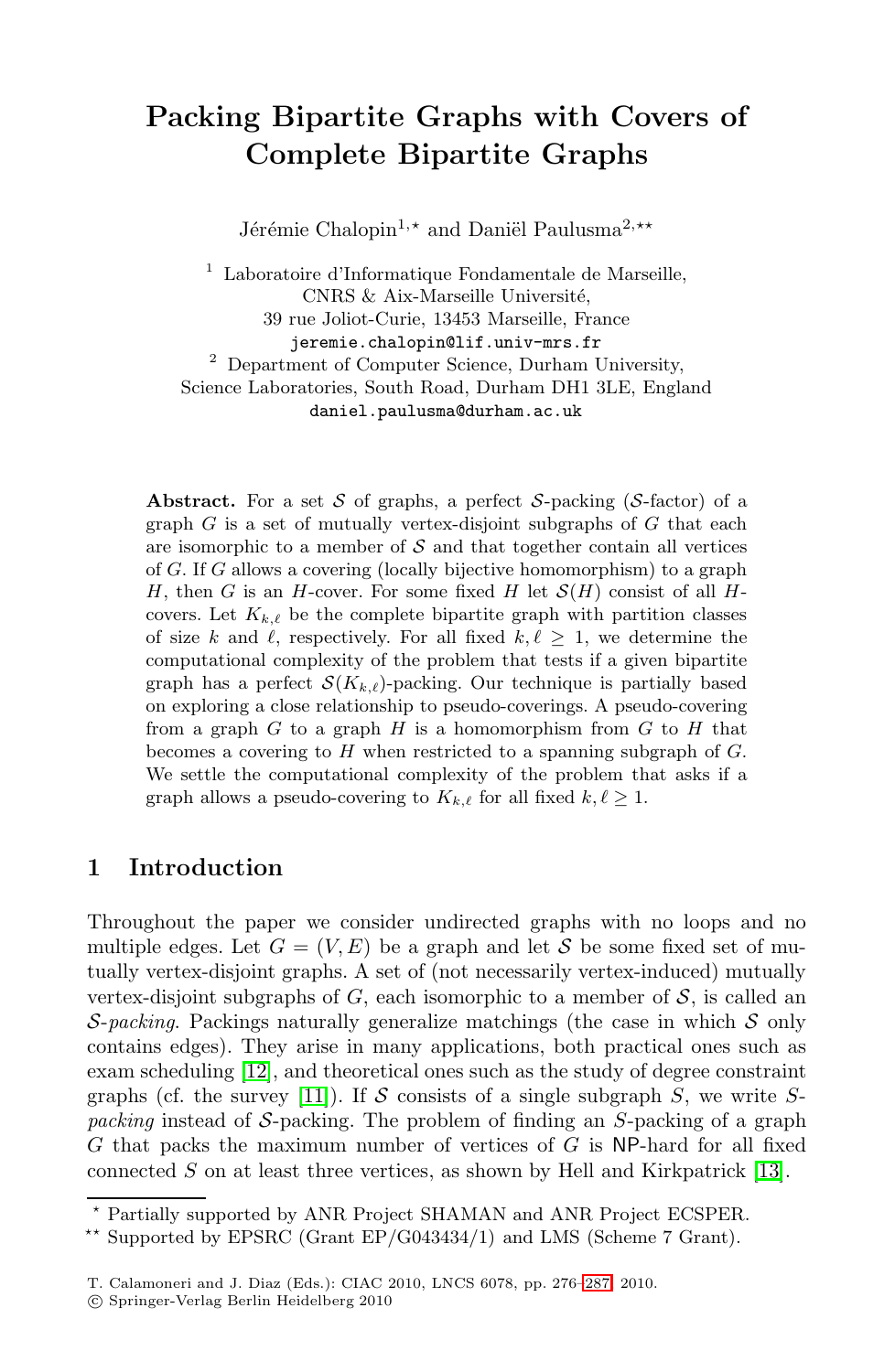A packing of a graph is *perfect* if every vertex of the graph belongs to one of the subgraphs of the packing. Perfect packings are also called *factors* and from now on we call a perfect S-packing an S*-factor*. We call the corresponding decision problem the  $S$ -FACTOR problem. For a survey on graph factors we refer to [18].

**Our Focus.** We study a relaxat[io](#page-10-0)[n](#page-11-3) [of](#page-11-3)  $K_{k,\ell}$ -factors, where  $K_{k,\ell}$  denotes the *biclique* (complete co[nne](#page-10-1)cted bipartite graph) with partition classes of size k and  $\ell$ , respectively. In order to explain this relaxation we must introduce some new terminology. A *homomorphism* from a graph G to a graph H is a vertex mapping  $f: V_G \to V_H$  satisfying the property that  $f(u)f(v)$  belongs to  $E_H$  whenever the edge uv belongs to  $E_G$ . If for every  $u \in V_G$  the restriction of f to the neighborhood of u, i.e. the mapping  $f_u : N_G(u) \to N_H(f(u))$ , is bijective then we say that f is a *locally bijective* homomorphism or a *covering* [2,16]. The graph G is then called an  $H$ -cover and we write  $G \stackrel{B}{\rightarrow} H$ . Locally bijective homomorphisms have applications in distributed computing [1] and in constructing highly transitive regular graphs [3]. For a specified graph H, we let  $\mathcal{S}(H)$  consist of all H-covers. This paper studies  $\mathcal{S}(K_{k,\ell})$ -factors of bipartite graphs.



**Fig. 1.** Examples: (a) a  $K_{2,3}$  $K_{2,3}$ . (b) a bipartite  $K_{2,3}$ -cover. (c) a bipartite  $K_{2,3}$ -pseudocover that is no  $K_{2,3}$ -cover and that has no  $K_{2,3}$ -factor. (d) a bipartite graph with a  $K_{2,3}$ -factor that is not a  $K_{2,3}$ -pseudo-cover. (e) a bipartite graph with an  $\mathcal{S}(K_{2,3})$ -factor but with no  $K_{2,3}$ -factor and that has no  $K_{2,3}$ -pseudo-cover.

<span id="page-1-0"></span>**Our Motivation.** Since a  $K_{1,1}$ -factor is a perfect matching,  $K_{1,1}$ -FACTOR is polynomially solvable. The  $K_{k,\ell}$ -Factor problem is known to be NP-complete for all other  $k, \ell \geq 1$ , due to the earlier mentioned result of [13]. These results have some consequences for our relaxation. In order to explain this, we make the following observation, which holds because only a tree has a unique cover (namely the tree itself).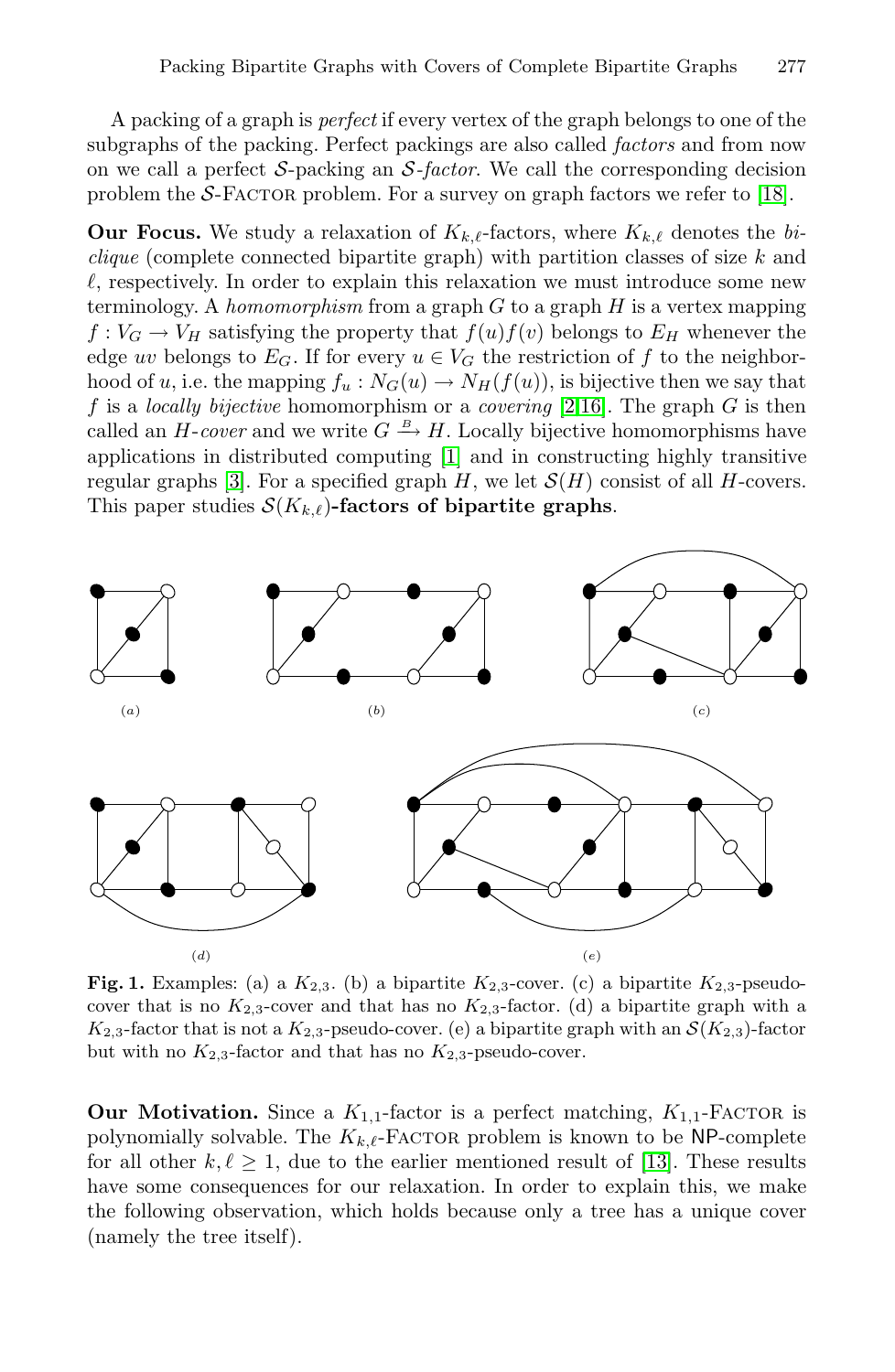## **Observation 1.**  $\mathcal{S}(K_{k,\ell}) = \{K_{k,\ell}\}\$  *if and only if*  $\min\{k,\ell\} = 1$ *.*

Hence, the above results immediately imply that  $\mathcal{S}(K_{1,\ell})$ -FACTOR is only polynomially solvable if  $\ell = 1$ ; it is NP-complete otherwise. What about our relaxation for  $k, \ell \geq 2$ ? Note that, for these values of  $k, \ell$ , the size of the set  $\mathcal{S}(K_{k,\ell})$  is unbounded[. Th](#page-11-4)e only result known so far is for  $k = \ell = 2$ ; Hell, Kirkpatrick, Kratochvíl and Kříž [14] showed that  $\mathcal{S}(K_{2,2})$ -Factor is NP-complete for general graphs, as part of their computational complexity classification of restricted 2-factors.

For bipartite graphs, the following is known. Firstly, Monnot and Toulouse [17] researched path factors in bipartite graphs and showed that the  $K_{2,1}$ -Factor problem stays NP-complete when restricted to the class of bipartite graphs. Secondly, we observed that as a matter of fact the proof of the NP-completeness result for  $S(K_{2,2})$ -Factor in [14] is even a proof for bipartite graphs.

Our interest in bipartite graphs stems from a close relationship of  $\mathcal{S}(K_{k,\ell})$ factors of bipartite graphs and so-called  $K_{k,\ell}$ -pseudo-covers, which originate from topological graph theory and have applications in the area of distributed computing [4,5]. A homomorphism f fro[m](#page-3-0) [a](#page-3-0) graph G to a graph H is a *pseudo-covering* from G to H if there exists a spanning sub[gra](#page-3-1)ph  $G'$  of G such that f is a covering from  $G'$  to H. In that case G is called an H-*[ps](#page-4-0)eudo-cover* and we write  $G \stackrel{P}{\rightarrow} H$ . The computational complexity classification of the  $H$ -PSEUDO-COVER problem that tests if  $G \stackrel{P}{\to} H$  for input G is still open, and our paper can also be seen as a first investigation into this question. We explain the exact relationship between factors and pseudo-coverings in de[ta](#page-3-1)il, later on.

**Our Results and Paper Organization.** Section 2 contains additional terminology, notations and some basic observation[s.](#page-5-0) In Section 3 we pinpoint the relationship between factors and pseudo-coverings. In Section 4 we completely classify the compu[tatio](#page-11-4)nal complexity of the  $\mathcal{S}(K_{k,\ell})$ -FACTOR problem for bipartite graphs. Recall that  $\mathcal{S}(K_{1,1})$ -FACTOR is polynomially solvable on general graphs. We first prove that  $\mathcal{S}(K_{1,\ell})$ -FACTOR is NP-complete on bipartite graphs for all fixed  $\ell \geq 2$ . By applying our result in Section 3, we then show that NPcompleteness of every remaining case can be shown by proving NP-completeness of the corresponding  $K_{k,\ell}$ -PSEUDO-COVER problem.

We classify the complexity of  $K_{k,\ell}$ -Pseudo-Cover in Section 5. We show that it is indeed NP-complete on bipartite graphs for all fixed pairs  $k, \ell \geq 2$  by adapting the hardness construction of [14] for restricted 2-factors. In contrast to  $\mathcal{S}(K_{k,\ell})$ -Factor, we show that  $K_{k,\ell}$ -Pseudo-Cover is polynomially solvable for all  $k, \ell \geq 1$  with  $\min\{k, \ell\} = 1$ .

In Section 6 we further discuss the relatio[ns](#page-5-0)hips between pseudo-coverings and locally constrained homomorphisms, such as the earlier mentioned coverings. We shall see that as a matter of fact the NP-completeness result for  $K_{k,\ell}$ -PSEUDO-COVER for fixed  $k, \ell \geq 3$  also follows from a result of Kratochvíl, Proskurowski and Telle [15] who prove that  $K_{k,\ell}$ -Cover is NP-complete for  $k,\ell \geq 3$ . This problem tests whether  $G \stackrel{B}{\rightarrow} K_{k,\ell}$  for a given graph G. However, the same authors [15] show that  $K_{k,\ell}$ -COVER is polynomially solvable when  $k = 2$  or  $\ell = 2$ . Hence, for those cases we need to rely on our proof in Section 5.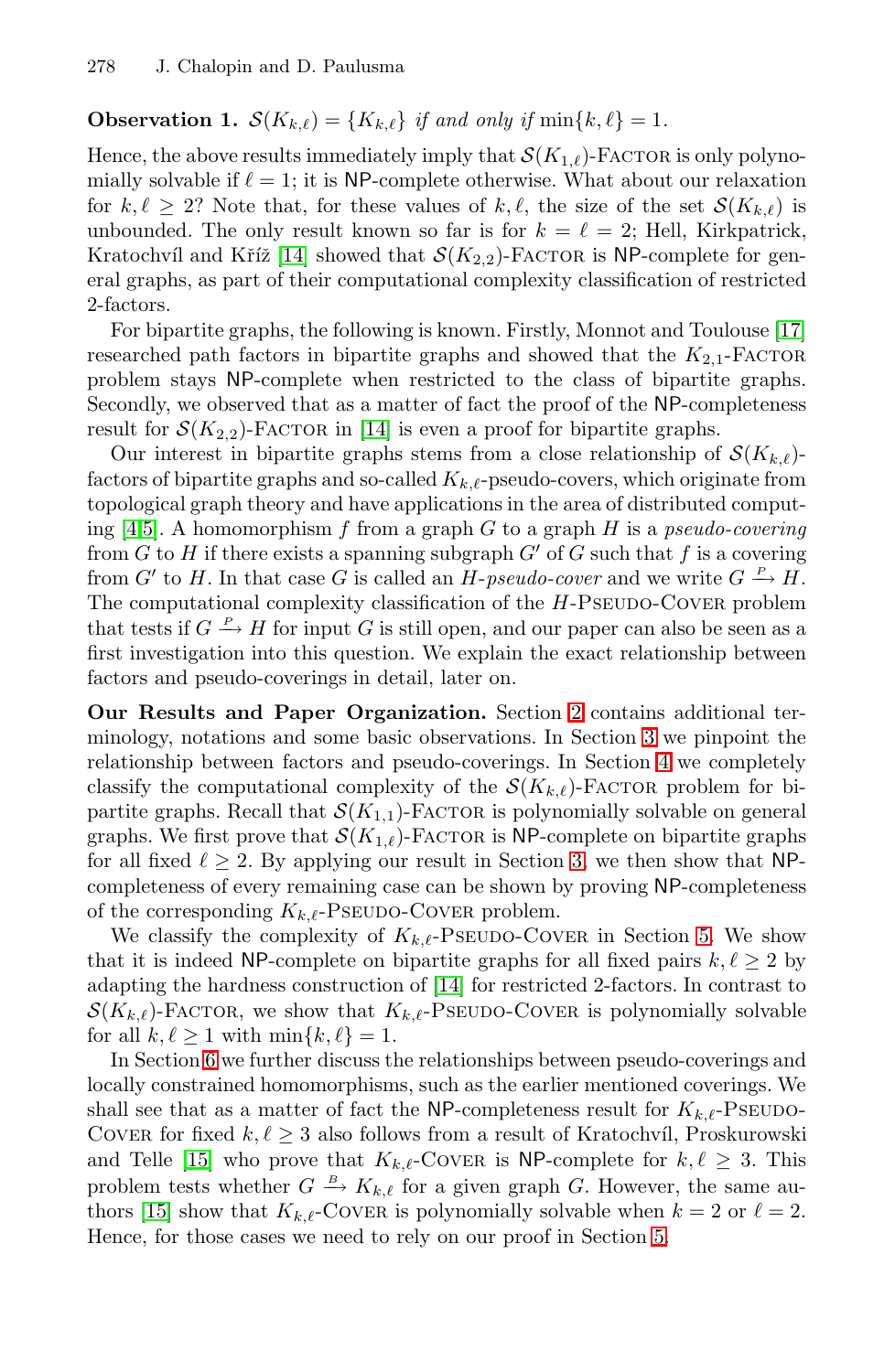## <span id="page-3-0"></span>**2 Preliminaries**

From now on let  $X = \{x_1, \ldots, x_k\}$  and  $Y = \{y_1, \ldots, y_\ell\}$  denote the partition classes of  $K_{k,\ell}$ , where we assume  $k \leq \ell$ . If  $k = 1$  then we say that  $x_1$  is the *center* of  $K_{1,\ell}$ . We denote the degree of a vertex u in a graph G by  $\deg_G(u)$ .

Recall that a homomorphism  $f$  from a graph  $G$  to a graph  $H$  is a pseudocovering from G to H if there exists a spanning subgraph  $G'$  of G such that f is a covering from  $G'$  to  $H$ . We would like to stress that this is *not* the same as saying that f is a vertex mapping from  $V_G$  to  $V_H$  such that f restricted to some spanning subgraph  $G'$  of G becomes a covering. The reason is that in the latter setting it may well happen that  $f$  is not a homomorphism from  $G$  to  $H$ . For instance,  $f$  might map two adjacent vertices of  $G$  to the same vertex of  $H$ . [H](#page-11-6)owever, there is an alternative definition which turns out to be very useful for us. In order to present it we need the following notations.

<span id="page-3-2"></span>We let  $f^{-1}(x)$  denote the set  $\{u \in V_G \mid f(u) = x\}$ . For a subset  $S \subseteq V_G$ ,  $G[S]$  denotes the *induced subgraph* of G by S, i.e., the graph with vertex set S and edges uv whenever  $uv \in E_G$ . For  $xy \in E_H$  with  $x \neq y$ , we write  $G[x, y] =$  $G[f^{-1}(x) \cup f^{-1}(y)]$ . Because f is a homomor[ph](#page-3-2)ism,  $G[x, y]$  is a bipartite graph with partition classes  $f^{-1}(x)$  and  $f^{-1}(y)$ .

**Proposition 1 ([4]).** *A homomorphism* f *from a graph* G *to a graph* H *is a pseudo-covering if and only if*  $G[x, y]$  *contains a perfect matching for all*  $x, y \in$  $V_H$ *. Consequently,*  $|f^{-1}(x)| = |f^{-1}(y)|$  *for all*  $x, y \in V_H$ *.* 

<span id="page-3-3"></span><span id="page-3-1"></span>Let f be a pseudo-covering from a graph  $G$  to a graph  $H$ . We then sometimes call the vertices of H *colors* of vertices of G. Due to Proposition 1,  $G[x, y]$  must contain a perfect matching  $M_{xy}$ . Let  $uv \in M_{xy}$  for  $xy \in E_H$ . Then we say that v is a *matched neighbor* of u, and we call the set of matched neighbors of u the *matched neighborhood* of u.

## **3 How Factors Relate to Pseudo-covers**

**Theorem 1.** Let G be a gra[ph](#page-3-2) on n vertices. Then G is a  $K_{k,\ell}$ -pseudo-cover if and only if G has an  $\mathcal{S}(K_{k,\ell})$ -factor and G is bipartite with partition classes A *and B such that*  $|A| = \frac{kn}{k+\ell}$  *and*  $|B| = \frac{\ell n}{k+\ell}$ .

*Proof.* First suppose  $G = (V, E)$  is a  $K_{k,\ell}$ -pseudo-cover. Let f be a pseudocovering from G to  $K_{k,\ell}$ . Then f is a homomorphism from G to  $K_{k,\ell}$ , which is a bipartite graph. Consequently,  $G$  must be bipartite as well. Let  $A$  and  $B$  denote the partition classes of G. Then we may without loss of generality assume that  $f(A) = X$  and  $f(B) = Y$ . Due to Proposition 1 we then find that  $|A| = \frac{kn}{k+\ell}$ and  $|B| = \frac{\ell n}{k+\ell}$ . By the same proposition we find that each  $G[x_i, y_j]$  contains a perfect matching  $M_{ij}$ . We define the spanning subgraph  $G' = (V, \bigcup_{ij} M_{ij})$ of G and observe that every component in G' is a  $K_{k,\ell}$ -cover. Hence G has an  $\mathcal{S}(K_{k,\ell})$ -factor.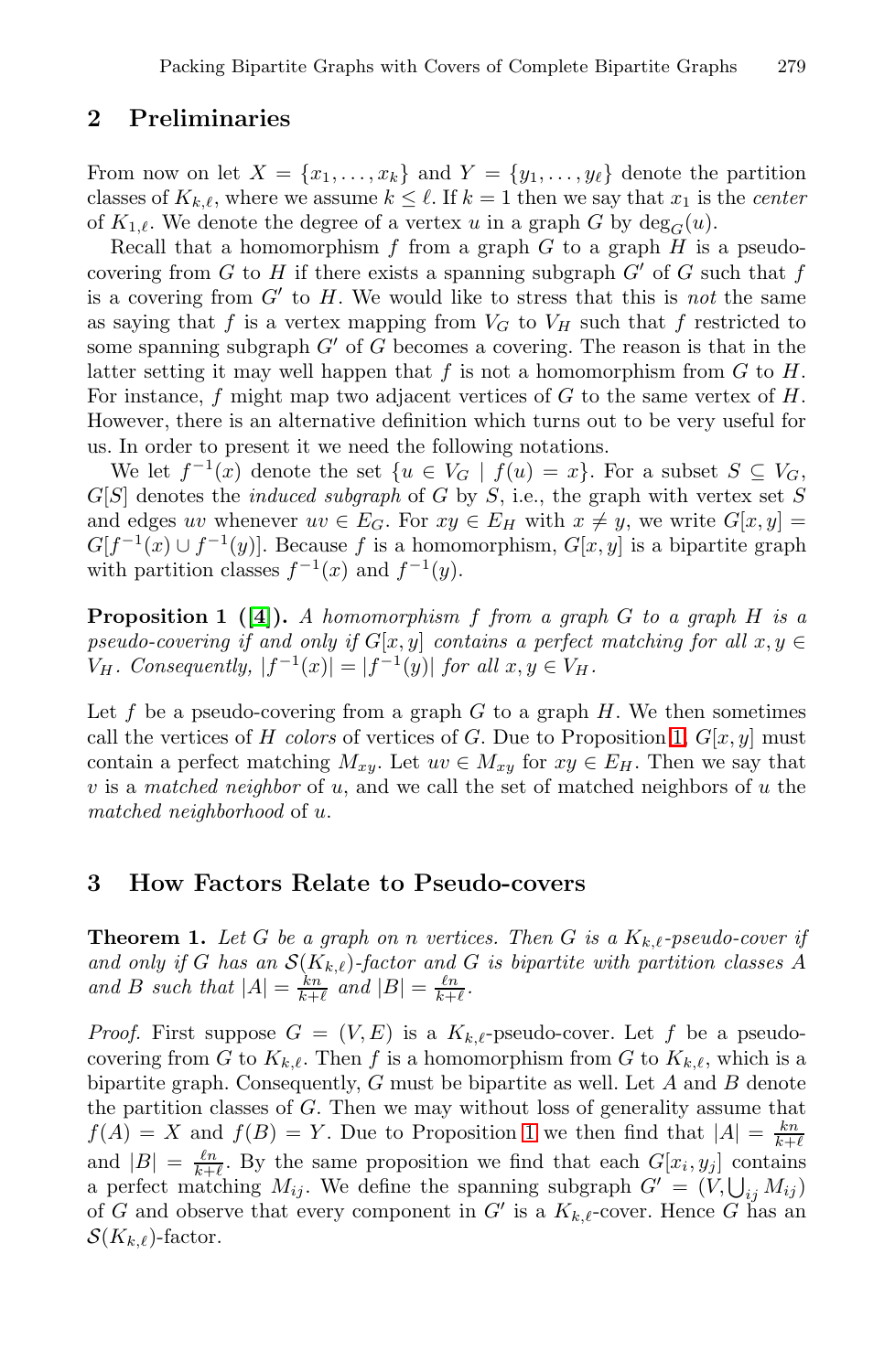Now suppose G has an  $\mathcal{S}(K_{k,\ell})$ -factor. Also suppose G is bipartite with partition classes A and B such that  $|A| = \frac{kn}{k+\ell}$  and  $|B| = \frac{\ell n}{k+\ell}$ . Since  $\{F_1, \ldots, F_p\}$ is an  $\mathcal{S}(K_{k,\ell})$ -factor, there exists a covering  $f_i$  from  $F_i$  to  $K_{k,\ell}$  for  $i=1,\ldots,p$ . Let f be the mapping defined on V such that  $f(u) = f_i(u)$  for all  $u \in V$ , where  $f_i$  is the (unique) covering that maps u to some vertex in  $K_{k,\ell}$ . Let  $A_X$  be the set of vertices of A that are mapped to a vertex in X and let  $A<sub>Y</sub>$  be the set of vertices of A that are mapped to a vertex in Y. We define subsets  $B_X$  and  $B_Y$ of  $B$  in the same way. This leads to the following equalities:

$$
|A_X| + |A_Y| = \frac{kn}{k+\ell}
$$
  

$$
|B_X| + |B_Y| = \frac{\ell n}{k+\ell}
$$
  

$$
|A_Y| = \frac{\ell}{k}|B_X|
$$
  

$$
|B_Y| = \frac{\ell}{k}|A_X|.
$$

Suppose  $\ell \neq k$ . Then this set of equalities has a unique solution, namely,  $|A_X| = \frac{k_n}{k} - |A| |A_X| - |B_X| - 0$  and  $|B_X| = \frac{\ell_n}{k} - |B|$ . Hence we find that f maps  $\frac{kn}{k+\ell} = |A|, |A_Y| = |B_X| = 0$ , and  $|B_Y| = \frac{\ell n}{k+\ell} = |B|$ . Hence, we find that f maps all vertices of A to vertices of X and all vertices of B to Y. This means that f is a homomorphism from G to  $K_{k,\ell}$  that becomes a covering when restricted to the spanning subgraph obtained by taken the disjoint union of the subgraphs  $\{F_1,\ldots,F_p\}$ . In other words, f is a pseudo-covering from G to  $K_{k,\ell}$ , as desired. Suppose  $\ell = k$ . Then solving this set of equalities yields solutions of the form  $|A_X| = |B_Y| = \alpha$  and  $|A_Y| = |B_X| = \frac{1}{2}n - \alpha$  with arbitrary  $\alpha$ . However, in this case we have that  $|V_{F_i} \cap A| = |V_{F_i} \cap B|$  for  $i = 1, \ldots, p$ . Then we can without

<span id="page-4-1"></span><span id="page-4-0"></span>loss of generality assume that each  $f_i$  maps  $V_{F_i} \cap A$  to  $X$  and  $V_{F_i} \cap B$  to  $Y$ ; so,  $|A_X| = |A| = |B_Y| = |B|$  and  $|A_Y| = |B_X| = 0$ . This completes the proof of Theorem 1.  $\Box$ 

# **[4](#page-1-0) Classifying the** *S***(***Kk,-***)-**Factor **Problem**

Here is the main theorem of this section.

**Theorem 2.** *The*  $\mathcal{S}(K_{k,\ell})$ -FACTOR problem is solvable in polynomial time for  $k = \ell = 1$ . Otherwise it is NP-complete, even for th[e cl](#page-11-5)ass of bipartite graphs.

We prove Theorem 2 as follows. First we consider the case when  $\min\{k,\ell\} = 1$ Due to Observation 1 the  $\mathcal{S}(K_{1,1})$ -Factor problem is equivalent to the problem of finding a perfect matching, which can be solved in polynomial time. We continue with the case when  $k = 1$  and  $\ell \geq 2$ . Recall that for general graphs NP-completeness of this case immediately follows from Observation 1 and the earlier mentioned result of Hell and Kirkpatrick [13]. However, we consider bipartite graphs. For this purpose, a result by Monnot and Toulouse [17] is of importance for us. Here,  $P_k$  denotes a path on k vertices.

**Theorem 3** ([17]). For any fixed  $k \geq 3$ , the  $P_k$ -FACTOR problem is NP-complete *for the class of bipartite graphs.*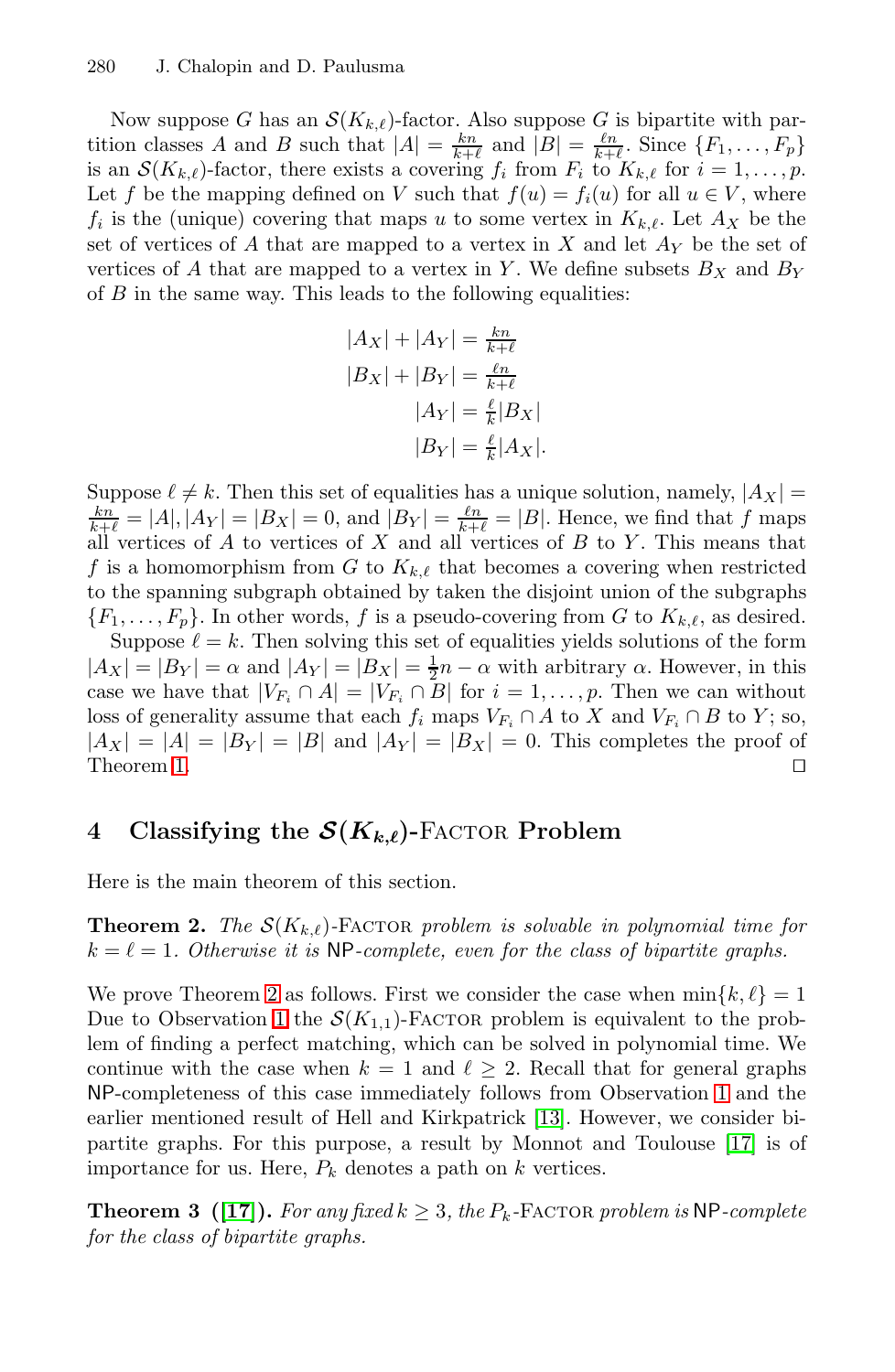We use Theorem 3 to show the result below, the proof of which is omitted.

<span id="page-5-0"></span>**Proposition 2.** For any fixed  $\ell \geq 2$ ,  $\mathcal{S}(K_{1,\ell})$ -FACTOR and  $K_{1,\ell}$ -FACTOR are NP*-complete, even for the class of bipartite graphs.*

<span id="page-5-1"></span>The following statement allows us to consider the  $K_{k,\ell}$ -PSEUDO-COVER problem in order to finish the proof of Theorem 2. We omit its proof.

**Proposition 3.** Fix arbitrary integers  $k, \ell \geq 2$ . If the  $K_{k,\ell}$ -PSEUDO-COVER *problem is* NP-complete, then so is the  $\mathcal{S}(K_{k,\ell})$ -Factor *problem for the class of bipartite graphs.*

## 5 Classifying the  $K_{k,\ell}$ -PSEUDO-COVER Problem

Here is the main theorem of this section.

**Theorem 4.** *The*  $K_{k,\ell}$ -PSEUDO-COVER *problem can be solved in polynomial*  $time for any fixed k, \ell \ with \ min\{k, \ell\} = 1$ . Otherwise it is NP-complete.

In order to prove Theorem 4 we first analyse the polynomial cases.

**Proposition 4.** *The*  $K_{k,\ell}$ -PSEUDO-COVER *problem can be solved in polynomial time for any fixed*  $k, \ell$  *with*  $\min\{k, \ell\} = 1$ *.* 

*Proof.* For  $k = \ell = 1$ , the problem is equivalent to finding a perfect matching in a graph. Let  $k = 1$  and  $\ell \geq 2$ . Let G be an input graph of  $K_{1,\ell}$ -PSEUDO-COVER. By Theorem 1, we may without loss of generality assume [tha](#page-11-4)t  $G$  is bipartite with partition classes A and B such that  $|A| = \frac{n}{1+\ell}$  and  $|B| = \frac{\ell n}{1+\ell}$ . Because  $\ell \geq 2$ , we can distinguish between A and B. Then we replace each vertex  $a \in A$  by  $\ell$ copies  $a^1, \ldots, a^{\ell}$ , and we make each  $a^i$  adjacent to all neighbors of a. This leads to a bipartite graph  $G'$ , the partition classes of which have the same size. Then G has a  $K_{1,\ell}$ -PSEUDO-COVER if a[nd](#page-3-3) only if G' has a perfect matching.  $\Box$ 

We now prove that  $K_{k,\ell}$ -PSEUDO-COVER is NP-compl[ete](#page-9-0) for all  $k,\ell \geq 2$ . Our proof is inspired by the proof of Hell, Kirkpatrick, Kratochvíl, and Kr̃i $\hat{z}$  in [14]. They consider the problem of testing if a graph has an  $S_L$ -factor for any set  $S_L$ of cycles, the length of which belongs to some specified set L. This is useful for our purposes because of the following. If  $L = \{4, 8, 12, \ldots\}$  then an  $S_L$ -factor of a bipartite graph G with partition classes A and B of size  $\frac{n}{2}$  is an  $\mathcal{S}(K_{2,2})$ -factor of G that is also a  $K_{2,2}$ -pseudo-cover of G by Theorem 1. However, for  $k = \ell \geq 3$ , this is not longer true, and when  $k \neq \ell$  the problem is not even "symmetric" anymore. Below we show how to deal with these issues. We refer to Section 6 for an alternative proof for the case  $k, \ell \geq 3$ . However, our construction for  $k, \ell \geq 2$ does not become simpler when we restrict ourselves to  $k, \ell \geq 2$  with  $k = 2$  or  $\ell = 2$ . Therefore, we decided to present our NP-completeness result for *all* k,  $\ell$ with  $k, \ell \geq 2$ .

Recall that we denote the partition classes of  $K_{k,\ell}$  by  $X = \{x_1, \ldots, x_k\}$  and  $Y = \{y_1, \ldots, y_\ell\}$  with  $k \leq \ell$ . We first state a number of useful lemmas (proofs are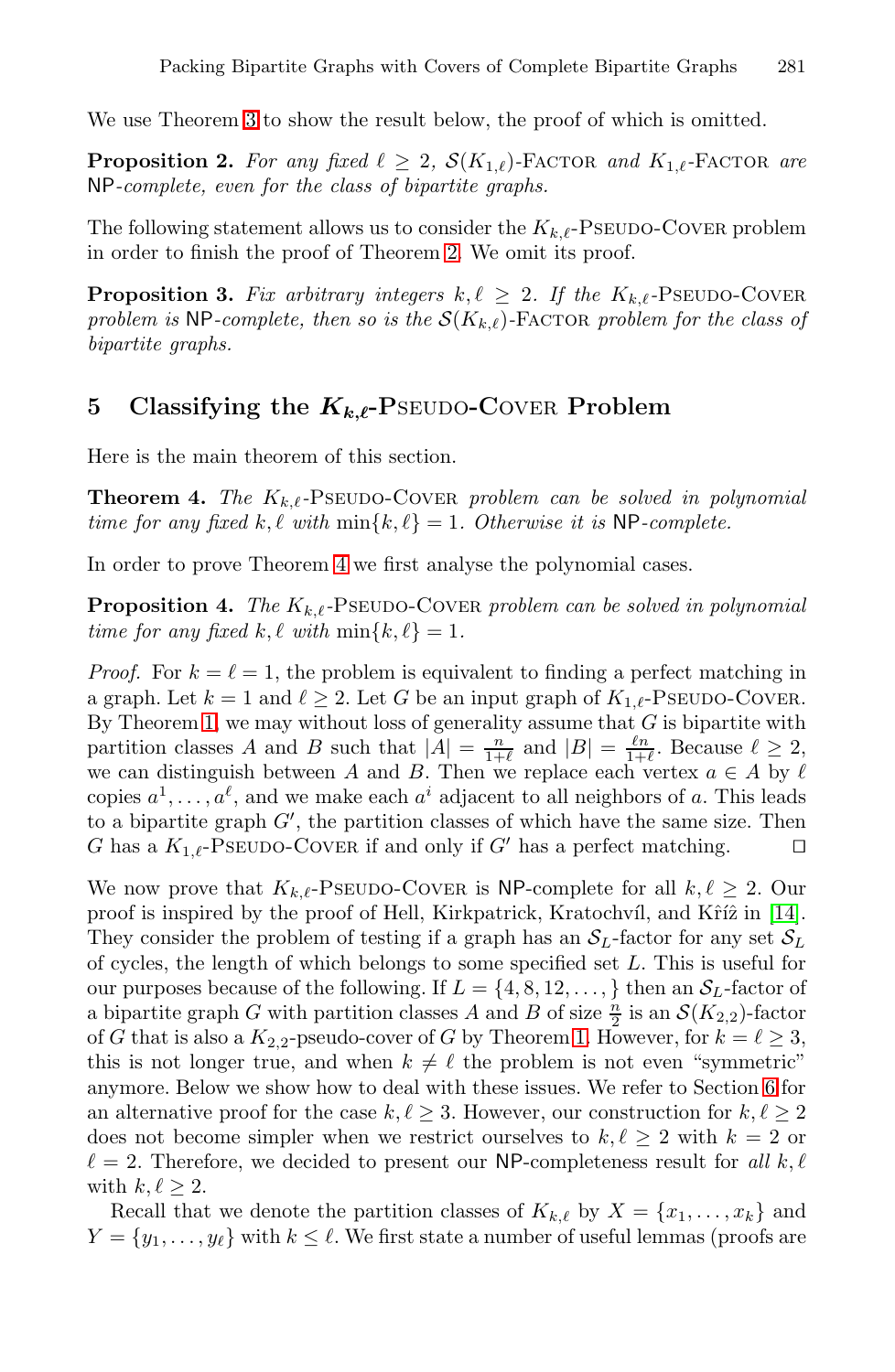

**Fig. 2.** The graph  $G_1(k, \ell)$ 

omitted). Hereby, we use the alternative definition in terms of perfect matchings, as provided by Proposition 1, when we argue on pseudo-coverings.

Let  $G_1(k, \ell)$  be the graph in Figure 2. It contains a vertex a with  $\ell - 1$ neighbors  $b_1, \ldots, b_{\ell-1}$  and a vertex d with  $k-1$  neighbors  $c_1, \ldots, c_{k-1}$ . For any  $i \in [1, \ell - 1], j \in [1, k - 1],$  it contains an edge  $b_i c_j$ . Finally, it contains a vertex e which is only adjacent to d.

**Lemma 2.** Let  $G_1(k, \ell)$  be an induced subgraph of a bipartite graph G such that *only* a and *e* have neighbors outside  $G_1(k, \ell)$ . Let f be a pseudo-covering from G *to*  $K_{k,\ell}$ *. Then*  $f(a) = f(e)$ *. Moreover,* a *has only one matched neighbor outside*  $G_1(k, \ell)$  and this matched neighbor has color  $f(d)$ , where d is the only matched *neighbor of e inside*  $G_1(k, \ell)$ .

**Lemma 3.** Let [G](#page-7-0) be a bipartite graph that contains  $G_1(k, \ell)$  as an induced sub $graph \ such \ that \ only \ a \ and \ e \ have \ neighbors \ outside \ G_1(k, \ell) \ and \ such \ that \ a \ and \$ e have no common neighbor. Let G' be the graph obtained from G by removing all vertices of  $G_1(k, \ell)$  and by adding a new vertex u adjacent to all neighbors *of* a and *e outside*  $G_1(k, \ell)$ *. Let* f *be a pseudo-covering from*  $G'$  *to*  $K_{k, \ell}$  *such that* u *has exactly one neighbor* v *of* a *in its matched neighborhood. Then* G *is a* Kk,*-pseudo-cover.*

Let  $G_2(k, \ell)$  be the graph in Figure 3. It contains k vertices  $u_1, \ldots, u_k$ . It also contains  $(k-1)k$  vertices  $v_{h,i}$  for  $h = 1, \ldots, k-1$ ,  $i = 1, \ldots, k$ , and  $(k-1)(\ell-1)$ vertices  $w_{i,j}$  for  $i = 1, ..., k-1, j = 1, ..., \ell-1$ . For  $h = 1, ..., k-1, i = 1, ..., k$ ,  $j = 1, \ldots, \ell-1, G_2(k, \ell)$  contains an edge  $u_i v_{h,i}$  and an edge  $v_{h,i} w_{h,j}$ .

**Lemma 4.** Let G be a bipartite graph that has  $G_2(k, \ell)$  as an induced subgraph such that only u-vertices have neighbors outside  $G_2(k, \ell)$ . Let f be a pseudo*covering from* G to  $K_{k,\ell}$ . Then each  $u_i$  has exactly one matched neighbor  $t_i$ *outside*  $G_2(k, \ell)$ *. Moreover,*  $|f(\{u_1, \ldots, u_k\})| = 1$  *and*  $|f(\{t_1, \ldots, t_k\})| = k$ *.*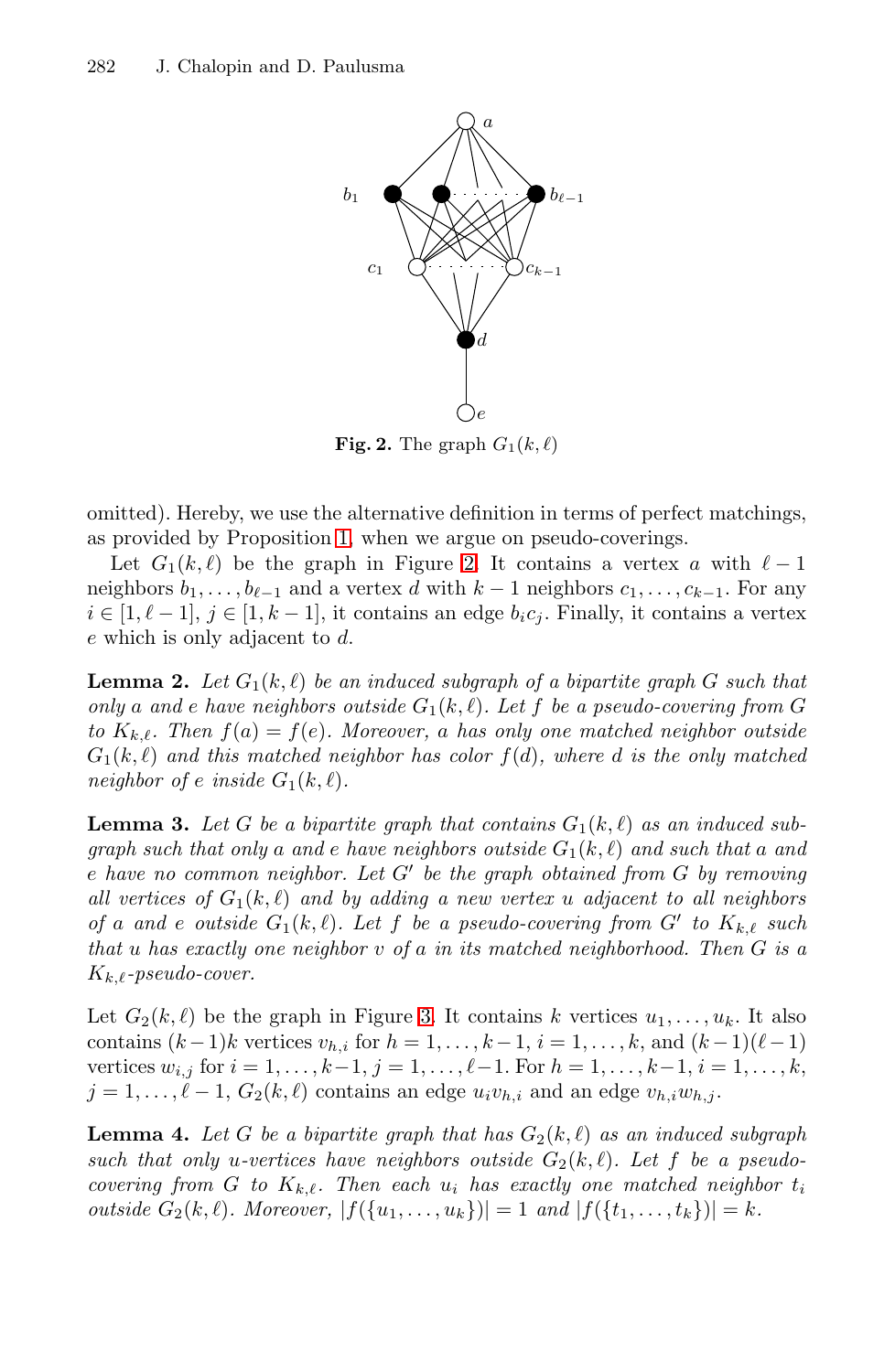<span id="page-7-0"></span>

**Fig. 3.** The graph  $G_2(k, \ell)$ 

**Lemma 5.** Let G be a bi[pa](#page-7-1)rtite graph that has  $G_2(k, \ell)$  as an induced subgraph such that only u-vertices have neighbors outside  $G_2(k, \ell)$  and such that no two u-vertices have a common neighbor. Let G' be the graph obtained from G by *removing all vertices of*  $G_2(k, \ell)$  *and by adding a new vertex s that is adjacent to the neighbors of all u-vertices outside*  $G_2(k, \ell)$ *. Let* f *be a pseudo-covering from*  $G'$  to  $K_{k,\ell}$  such that *s* has exactly one neighbor  $t_i$  of every  $u_i$  in its matched *neighborhood. Then*  $G$  *is a*  $K_{k,\ell}$ -pseudo-cover.

Let  $G_3(k, \ell)$  be the graph defined in Figure 4. It contains k copies of  $G_1(k, \ell)$ , where we denote the *a*-vertex and *e*-vertex of the *i*<sup>th</sup> copy by  $a_i$  and  $e_i$ , respectively. It also contains a copy of  $G_2(k, \ell)$  with edges  $e_i u_i$  and  $a_i u_{i+1}$  for



<span id="page-7-1"></span>**Fig. 4.** The graph  $G_3(k, \ell)$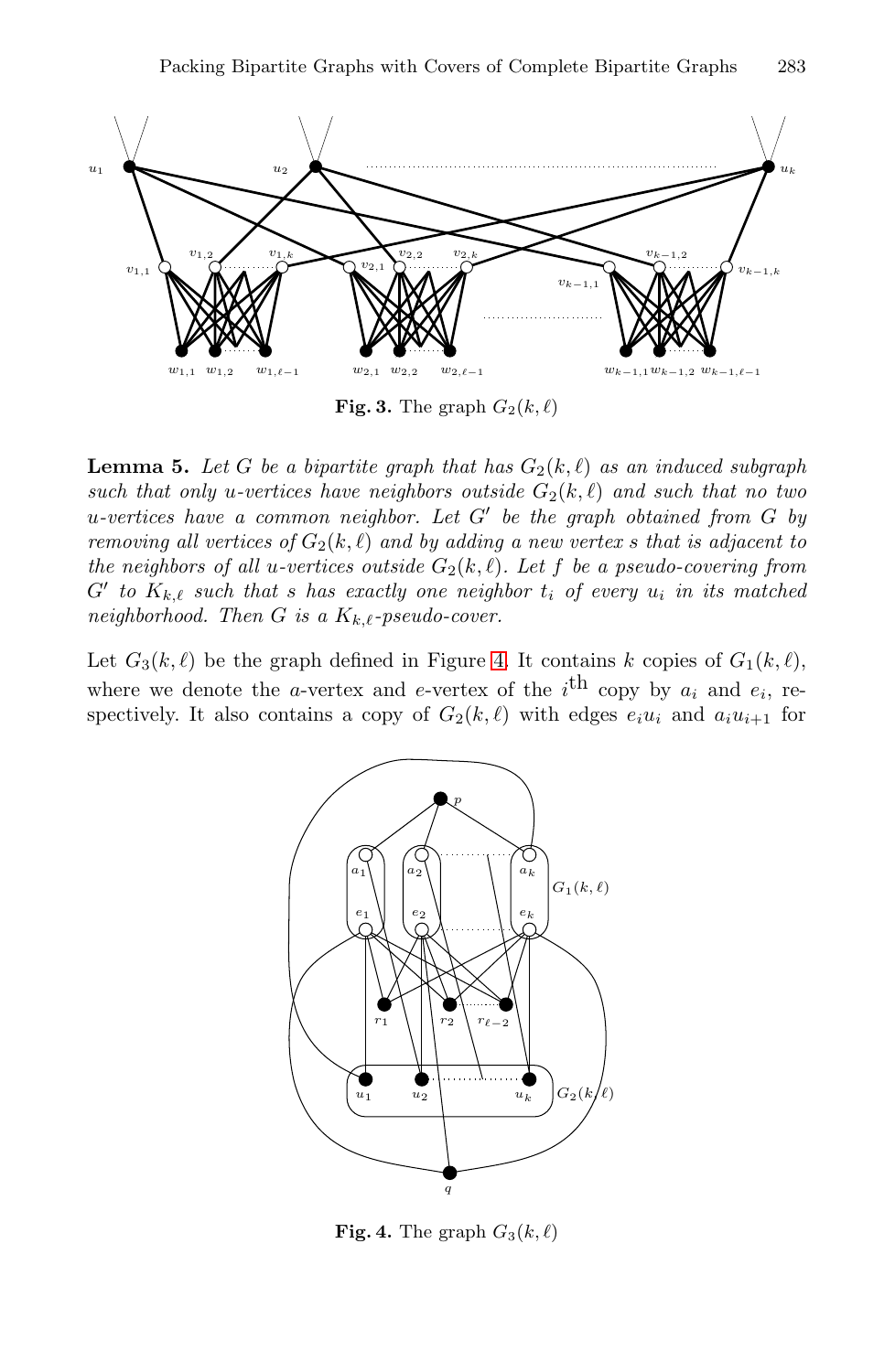$i = 1, \ldots, k$  (where  $u_{k+1} = u_1$ ). The construction is completed by adding a vertex p adjacent to all a-vertices and by adding vertices  $q, r_1, \ldots, r_{\ell-2}$  that are adjacent to all e-vertices. Here we assume that there is no r-vertex in case  $\ell = 2$ .

**Lemma 6.** Let G be a bipartite graph that has  $G_3(k, \ell)$  as an induced subgraph,  $\mathbf{B}$  *such that only*  $p$  *and*  $q$  *have neighbors outside*  $G_3(k, \ell)$ *. Let*  $f$  *be a pseudo-covering from G* to  $K_{k,\ell}$ . Then either every  $a_i$  *is a matched neighbor of* p *and no*  $e_i$  *is a matched neighbor of q, or else every*  $e_i$  *is a matched neighbor of q and no*  $a_i$  *is a matched neighbor of* p*.*

**Lemma 7.** Let G [b](#page-8-0)e a graph that has  $G_3(k, \ell)$  as an induced subgraph such that only p and q have neighbors outside  $G_3(k, \ell)$  and such that p and q do not have a *common neighbor. Let* G' *be the graph obtained from* G *by removing all vertices of*  $G_3(k, \ell)$  and by adding a new vertex  $r^*$  that is adjacent to all neighbors of  $p$  and  $q$  *outside*  $G_3(k, \ell)$ . Let  $f$  be a pseudo-covering from  $G'$  to  $K_{k, \ell}$  such that *either all vertices in the matched neighborhood of*  $r$ <sup>\*</sup> *in* G' are neighbors of p *in* G, or else are all neighbors of q in G. Then G is a  $K_{k,\ell}$ -pseudo-cover.

<span id="page-8-1"></span>Let  $G_4(k, \ell)$  be the graph in Figure 5. It is constructed as follows. We take k copies of  $G_3(\ell, k)$ . We denote the p-vertex and the q-vertex of the i<sup>th</sup> copy by  $p_{1,i}$  and  $q_{1,i}$ , respectively. We take  $\ell$  copies of  $G_3(k, \ell)$ . We denote the p-vertex and the q-vertex of the j<sup>th</sup> copy by  $p_{2,j}$  and  $q_{2,j}$ , respectively. We add an edge between any  $p_{1,i}$  and  $p_{2,j}$ .

**[L](#page-5-1)emma 8.** Let G be a bipartite graph that has  $G_4(k, \ell)$  as an induced subgraph such that only the q-vertices have neighbors outside  $G_4(k, \ell)$ . Let f be a pseudo*covering from* G to  $K_{k,\ell}$ . Then either every  $p_{1,i}p_{2,i}$  *is in a perfect matching and all matched neighbors of every q-vertex are in*  $G_4(k, \ell)$ , or else no edge  $p_{1,i}p_{2,j}$ *is in a perfect matching and all matched neighbors of every* q*-vertex are outside*  $G_4(k, \ell)$ .

We are now ready to present our NP-completeness reduction. This finishes the proof of Theorem 4.

<span id="page-8-0"></span>

**Fig. 5.** The graph  $G_4(k, \ell)$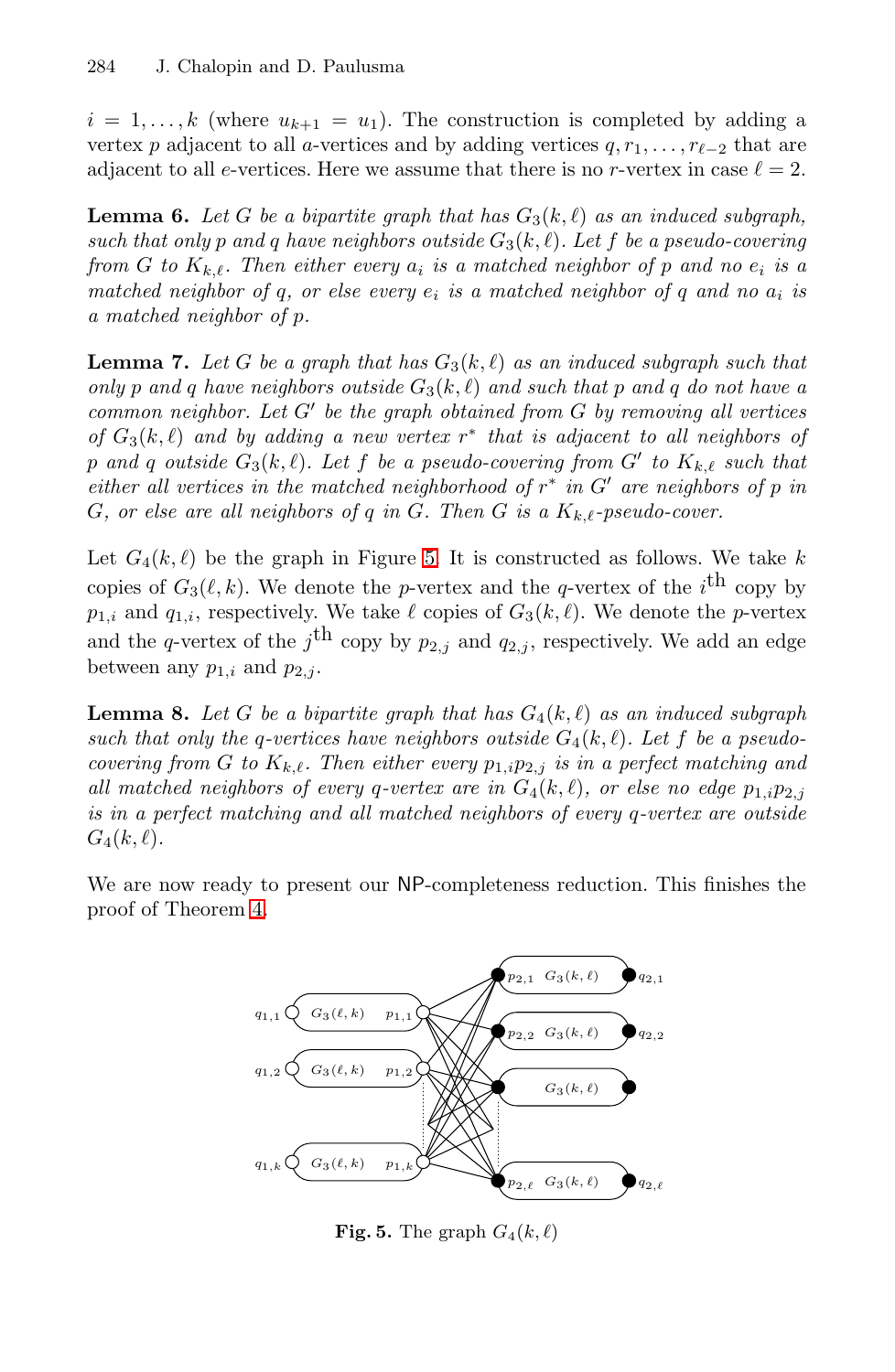**Proposition 5.** *The*  $K_{k,\ell}$ -PSEUDO-COVER *problem is* NP-*complete for any fixed*  $k, \ell \text{ with } k, \ell \geq 2.$ 

*Proof.* We reduce from the problem  $k + \ell$ -DIMENSIONAL MATCHING, which is NP-complete as  $k + \ell \geq 3$  (see [10]). In this problem, we are given  $k + \ell$  mutually disjoint sets  $Q_{1,1},\ldots,Q_{1,k},Q_{2,1},\ldots,Q_{2,\ell}$ , all of equal size m, and a set H of hyperedges  $h \in \Pi_{i=1}^k Q_{1,i} \times \Pi_{j=1}^{\ell} Q_{2,j}$ . The question is whether H contains a  $k + \ell$ -dimensional matching, i.e., a subset  $M \subseteq H$  of size  $|M| = m$  such that for any distinct pairs  $(q_{1,1},\ldots,q_{1,k},q_{2,1},\ldots,q_{2,\ell})$  and  $(q'_{1,1},\ldots,q'_{1,k},q'_{2,1},\ldots,q'_{2,\ell})$  in M we have  $q_{1,i} \neq q'_{1,i}$  for  $i = 1, ..., k$  and  $q_{1,j} \neq q_{1,j'}$  for  $j = 1, ..., \ell$ .

Given such an instance, we construct a bipartite graph  $G$  with partition classes  $V_1$  and  $V_2$ . First we put all elements in  $Q_{1,1} \cup \ldots \cup Q_{1,k}$  in  $V_1$ , and all elements in  $Q_{2,1} \cup \ldots \cup Q_{2,\ell}$  in  $V_2$ . Then we introduce an extra copy of  $G_4(k,\ell)$  for each hyperedge  $h = (q_{1,1},\ldots,q_{1,k},q_{2,1},\ldots,q_{2,\ell})$  by adding the missing vertices and edges of this copy to  $G$ . We observe that indeed  $G$  is bipartite. We also observe that G has polynomial size.

We claim that  $((Q_{1,1},...,Q_{1,k},Q_{2,1},...,Q_{2,\ell}),H)$  admits a  $k+\ell$ -dimensional matching M if and only if G is a  $K_{k,\ell}$ -pseudo-cover.

Suppose  $((Q_{1,1},\ldots,Q_{1,k},Q_{2,1},\ldots,Q_{2,\ell}),H)$  admits a  $k + \ell$ -dimensional matching M. We define a homomorphism f from G to  $K_{k,\ell}$  $K_{k,\ell}$  as follows. For  $1 \leq i \leq k$ , we define  $f(q) = x_i$  if  $q \in Q_{1,i}$ , and for  $1 \leq j \leq \ell$  we define  $f(q) = y_j$  if  $q \in Q_{2,j}$ . For each hyperedge  $h = (q_{1,1},...,q_{1,k}, q_{2,1},...,q_{2,\ell})$ , we let  $f(p_{1,i}) = x_i$  for  $i = 1, ..., k$  and  $f(p_{2,j}) = y_j$  for  $j = 1, ..., \ell$ .

For all  $h \in M$ , we let every q-vertex of h has all its matched neighbors in the copy of  $G_4(k, \ell)$  that corresponds to h. Since M is a  $k + \ell$ -dimensional matching, the matched neighbors of every  $q$ -vertex are now defined. We then apply Lemma 7 and find that G is a  $K_{k,\ell}$ -pseudo-cover.

<span id="page-9-0"></span>Conversely, suppose that f is a pseudo-covering from G to  $K_{k,\ell}$ . By Lemma 8, every q-vertex has all its matched neighbors in exactly one copy of  $G_4(k, \ell)$  that corresponds to a hyperedge h such that the matched neighbor of *every* q-vertex in h is as a matter of fact in that copy  $G_4(k, \ell)$ . We now define M to be the set of all such hyp[ere](#page-0-0)dges. Then M is a  $k + \ell$ -dimensional matching: any q-vertex appears in exactly one hyperedge of M.  $\Box$ 

## **6 Further Research on Pseudo-coverings**

Pseudo-coverings are closely related to the so-called locally constrained homo[m](#page-11-7)orphisms, which are homomorphisms with some extra restrictions on the neighborhood of each vertex. In Section 1 we already defined a covering which is also called a locally bijective homomorphism. There are two other types of such homomorphisms. First, a homomorphism from a graph  $G$  to a graph  $H$  is called *locally injective* or a *partial covering* if for every  $u \in V_G$  the restriction of f to the neighborhood of u, i.e. the mapping  $f_u: N_G(u) \to N_H(f(u))$ , is injective. Second, a homomorphism from a graph G to a graph H is called *locally surjective* or a *role assignment* if the mapping  $f_u : N_G(u) \to N_H(f(u))$  is surjective for every  $u \in V_G$ . See [7] for a survey.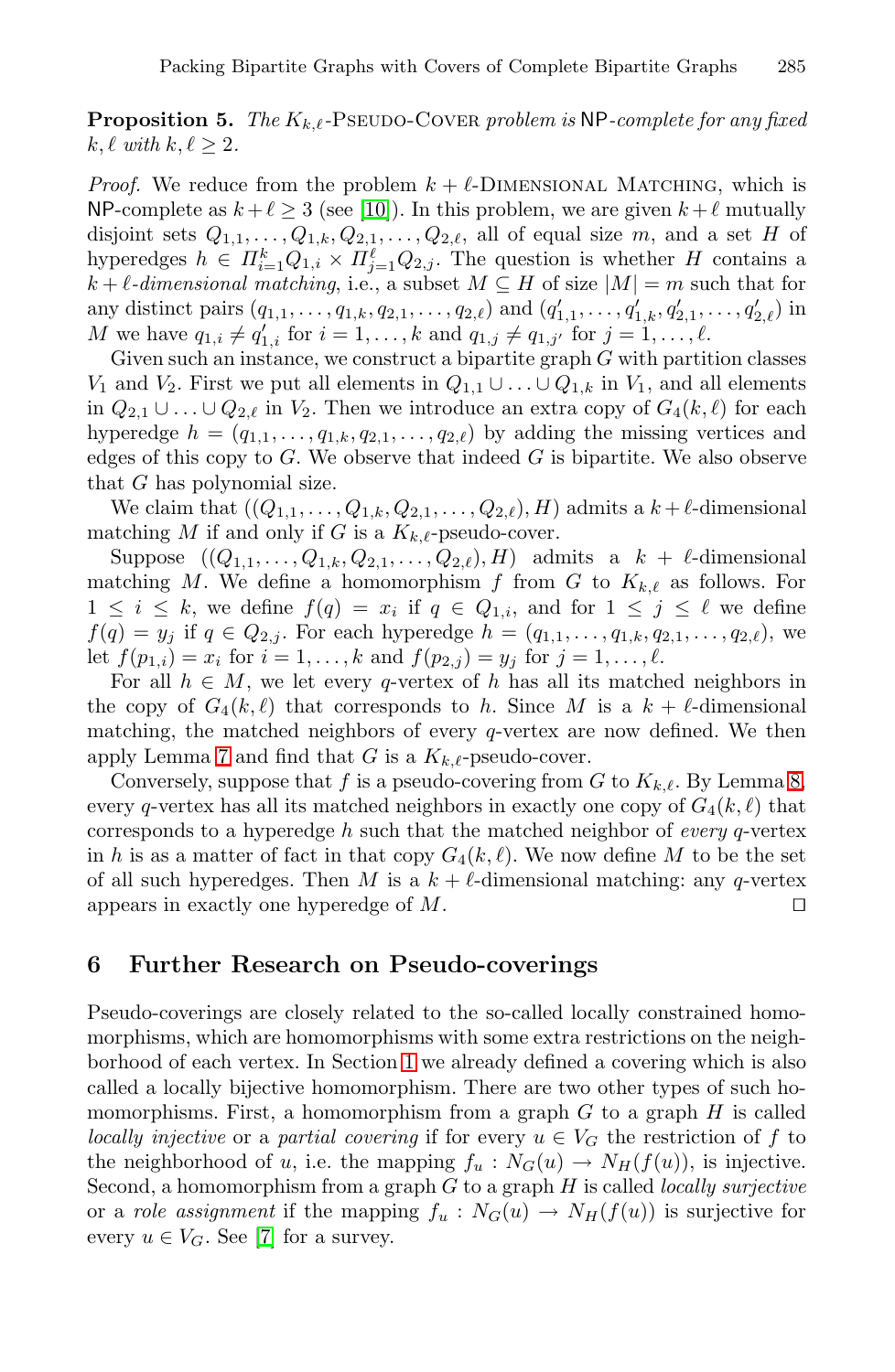<span id="page-10-2"></span>The following observation is insightful. Recall that  $G[x, y]$  denotes the induced bipartite subgraph of a graph G with partition classes  $f^{-1}(x)$  and  $f^{-1}(y)$  for some homomorphism  $f$  from  $G$  to a graph  $H$ .

**Observation 9 ([9]).** *Let* f *be a homomorphism from a graph* G *to a graph* H*. For every edge* xy *of* H*,*

- f *is locally bije[cti](#page-10-2)ve if and only if*  $G[x, y]$  *is 1-regular (i.e., a perfect matching) for all*  $xy \in E_H$ *;*
- <span id="page-10-3"></span>• f *is locally injective if and only if* G[x, y] *has maximum degree at most one (i.e., a matching) for all*  $xy \in E_H$ ;
- f *is locally surjective if and only if* G[x, y] *has minimum degree at least one for all*  $xy \in E_H$ .

[By](#page-10-3) definition, every covering is a pseudo-covering. We observe that this is in line with Proposition 1 and Observation 9. Furthermore, by these results, we find that every pseudo-covering is a locally s[urje](#page-11-8)ctive homomorphism. This leads to the following [resu](#page-11-8)lt, the proof of which is omitted.

**Pro[po](#page-5-0)sition 6.** *For any fixed graph* H*, if* H*-*Cover *is* NP*-complete, then so is* H*-*Pseudo-Cover*.*

Due to Pro[po](#page-11-9)sition 6, the NP-completeness of  $K_{k,\ell}$ -PSEUDO-COVER for  $k,\ell \geq 3$ also follows from the NP-completeness of  $K_{k,\ell}$ -Cover for these values of  $k,\ell$ . The latter is shown by Kratochvíl, Proskurowski and Telle [15]. However, these authors show in the same p[ap](#page-11-10)er [15] that  $K_{k,\ell}$ -Cover is solvable in polynomial time for the cases  $k, \ell$  with  $\min\{k, \ell\} \leq 2$ . Hence for these cases we have to rely on our proof in Section 5.

<span id="page-10-1"></span>Another consequence of Proposition  $6$  is that  $H$ -PSEUDO-COVER is NP-complete for all k-regular graphs H for any  $k \geq 3$  due to a hardness result for the corresponding  $H$ -Cover [6]. However, a complete complexity classification of  $H$ -PSEUDO-COVER is still open, just as dichotomy results for  $H$ -PARTIAL COVER and  $H$ -COVER are not known, whereas for the locally surjective case a complete complexity classification is known [8]. Hence, for future research we will try to classify the computational complexity of the  $H$ -Pseudo-Cover problem. So far we have obtained some partial results but a complete classification seems already problematic for trees (we found many polynomially solvable and NP-complete cases).

### <span id="page-10-0"></span>**References**

- 1. Angluin, D.: Local and global properties in networks of processors. In: 12th ACM Symposium on Theory of Computing, pp. 82–93. ACM, New York (1980)
- 2. Abello, J., Fellows, M.R., Stillwell, J.C.: On the complexity and combinatorics of covering finite complexes. Austral. J. Comb. 4, 103–112 (1991)
- 3. Biggs, N.: Constructing 5-arc transitive cubic graphs. J. London Math. Soc. II 26, 193–200 (1982)